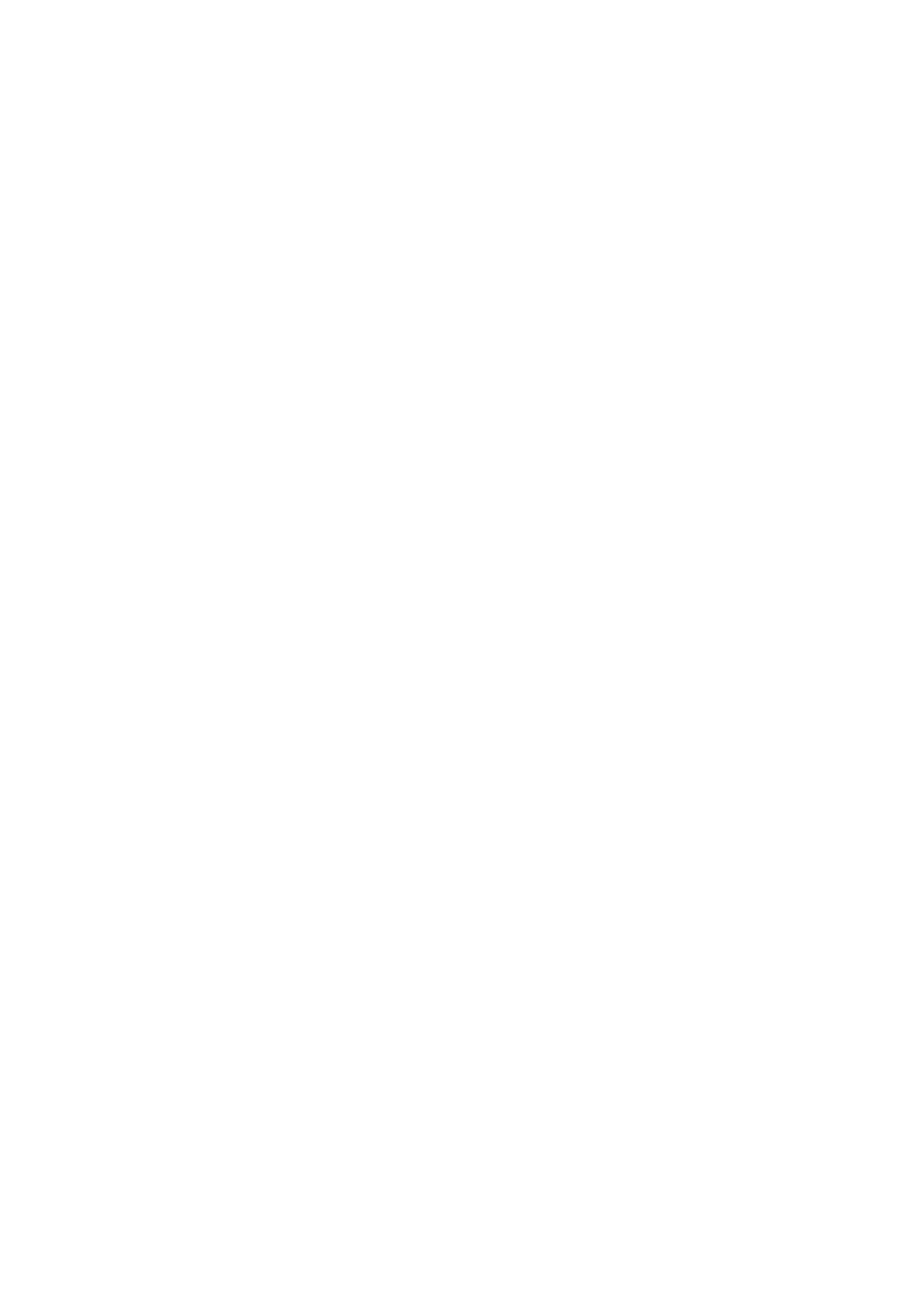## 7th Grade 2020 Results

October 26, 2020

## 1 Scores by ID

| ID     | Score | ID  | Score          | ID  | Score          | ID  | Score          | ID  | Score |
|--------|-------|-----|----------------|-----|----------------|-----|----------------|-----|-------|
| 4      | 8     | 127 | 6              | 234 | 12             | 342 | 10             | 432 | 9     |
| 5      | 15    | 129 | 8              | 242 | 24             | 351 | $\overline{4}$ | 433 | 18    |
| 6      | 10    | 138 | 3              | 262 | $\overline{4}$ | 362 | $\overline{7}$ | 438 | 10    |
| 16     | 12    | 147 | 8              | 273 | 10             | 368 | 10             | 444 | 18    |
| 23     | 18    | 159 | 13             | 280 | 16             | 371 | 16             | 451 | 12    |
| 38     | 18    | 161 | 9              | 288 | 10             | 373 | 12             | 452 | 9     |
| $51\,$ | 4     | 163 | 10             | 289 | 5              | 381 | $\overline{7}$ | 454 | 4     |
| 57     | 23    | 167 | 10             | 290 | 9              | 383 | 14             | 460 | 9     |
| 64     | 20    | 178 | 12             | 292 | 23             | 386 | 14             | 471 | 10    |
| 67     | 19    | 180 | $\overline{7}$ | 293 | 9              | 391 | 7              | 473 | 11    |
| 68     | 5     | 187 | 10             | 296 | $\overline{2}$ | 394 | 11             | 483 | 12    |
| 73     | 16    | 192 | 15             | 302 | $\overline{7}$ | 396 | 14             | 486 | 9     |
| 86     | 14    | 199 | 9              | 303 | 8              | 397 | 10             | 490 | 16    |
| 97     | 14    | 214 | 16             | 305 | 10             | 399 | 16             | 492 | 4     |
| 100    | 21    | 216 | 12             | 308 | 15             | 410 | 7              | 501 | 15    |
| 101    | 16    | 219 | 14             | 327 | 14             | 411 | $\overline{2}$ | 512 | 14    |
| 102    | 8     | 222 | 17             | 330 | 17             | 413 | 8              | 513 | 9     |
| 113    | 10    | 225 | 6              | 334 | 11             | 428 | 7              | 516 | 6     |
| 115    | 17    | 228 | 17             | 335 | 13             | 430 | 9              | 529 | 8     |
| 118    | 32    | 231 | 24             | 337 | 16             | 431 | 3              | 548 | 14    |
| 123    | 13    |     |                |     |                |     |                |     |       |